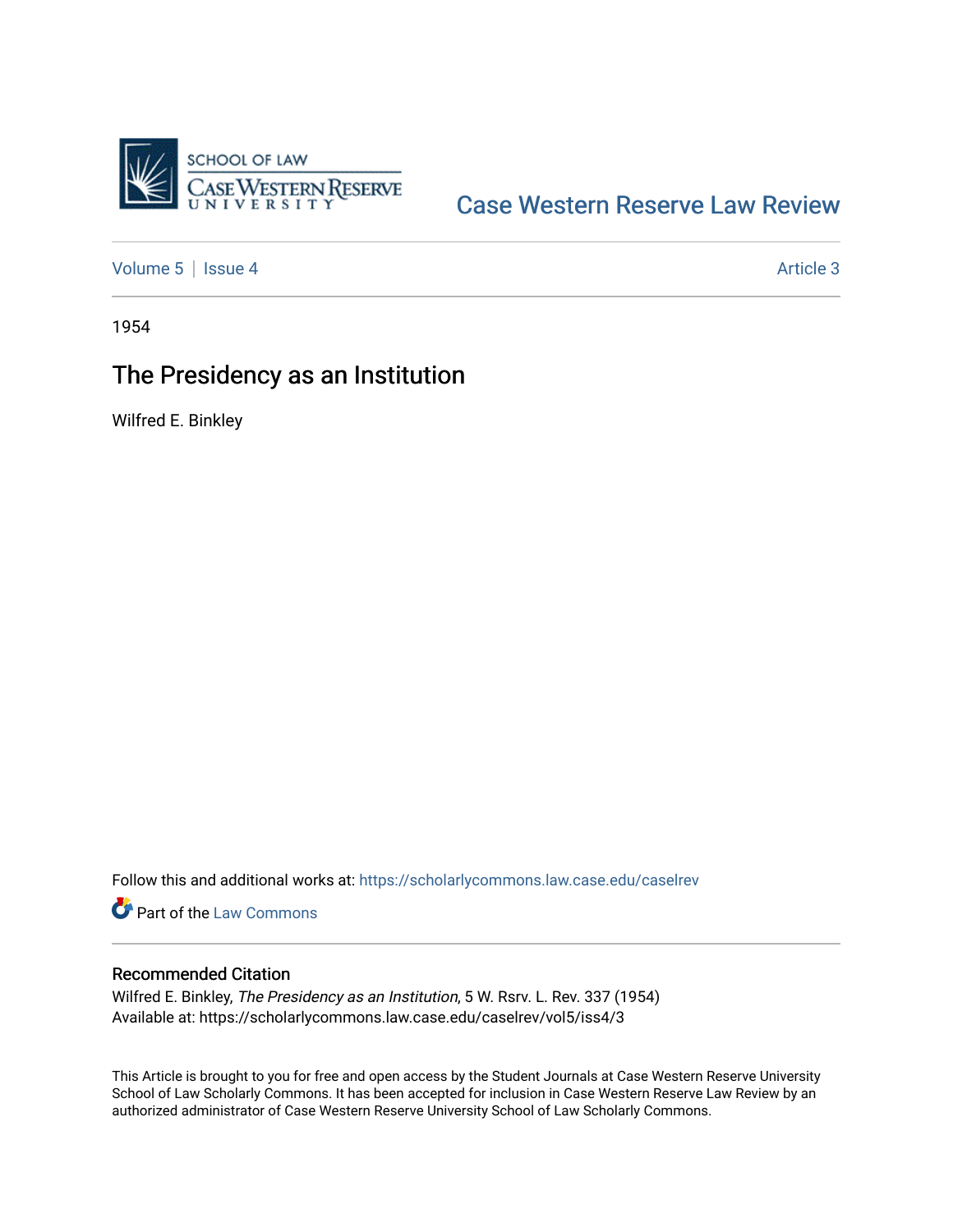## **The Presidency as an Institution**

*Wilfred E. Binkley*

IN ONE OF those exquisite phrases which he so neatly turns Walton Hamilton characterized the term institution as "a verbal symbol which for want of a better describes a cluster of social usages."<sup>1</sup> That phrase, a "cluster of social usages," serves to flood-light the concept "institution." As to the particular institution about to be considered, we seem never to have neglected the presidency as a product of Constitution, statute and judicial **in.** terpretation. But if the mythical Man from Mars were to arrive and, by some miraculous means, were to become cognizant of every clause of the

THE AuTHOR (B.S., 1907, Ohio Northern judicial judgment pertain-University; A.B., 1910, Antioch College; A.M., 1926, Ph.D., **1936,** Ohio State University) is would yet be woefully ig-Professor of History and Political Science at Protessor of Fistory and Political Science at a morant of the presidency as<br>Ohio Northern University. He is the author<br>of several books on American covernment and an institution. of several books on American government and politics. The would lack that the would lack that

Constitution, every statutory provision and every

which vitalizes the great office, that is, the "duster

of social usages" that makes it a dynamic institution. He would know nothing of those extra-legal organizations, the major political parties, which exist on a national scale, above everything else, for the purpose of electing the President and which consequently determine so largely what the presidency has been, is and will be. He would know nothing of the national nominating conventions which emerged without preconceived design and the presidential campaigns that follow. He would lack knowledge of the inauguration and the inaugural parade which are utterly devoid of legal validity but are profoundly significant of the great institution to the nation that views the gigantic spectacle from sidelines or as broadcast over the national hookups. There is the President's leadership of his party and of Congress, his use of patronage and charm, if any, his tours of the country, his public addresses and fireside chats. Here is but a meager sampling of the usages that, in their totality, constitute essentials of the presidency as an institution.

Walton Hamilton further observes that "institution is the singular of which mores or the folkways are the plural."<sup>2</sup> But these mores frequently

**L8 ENcYc.** Soc. ScI. 84.

<sup>&#</sup>x27;ibid.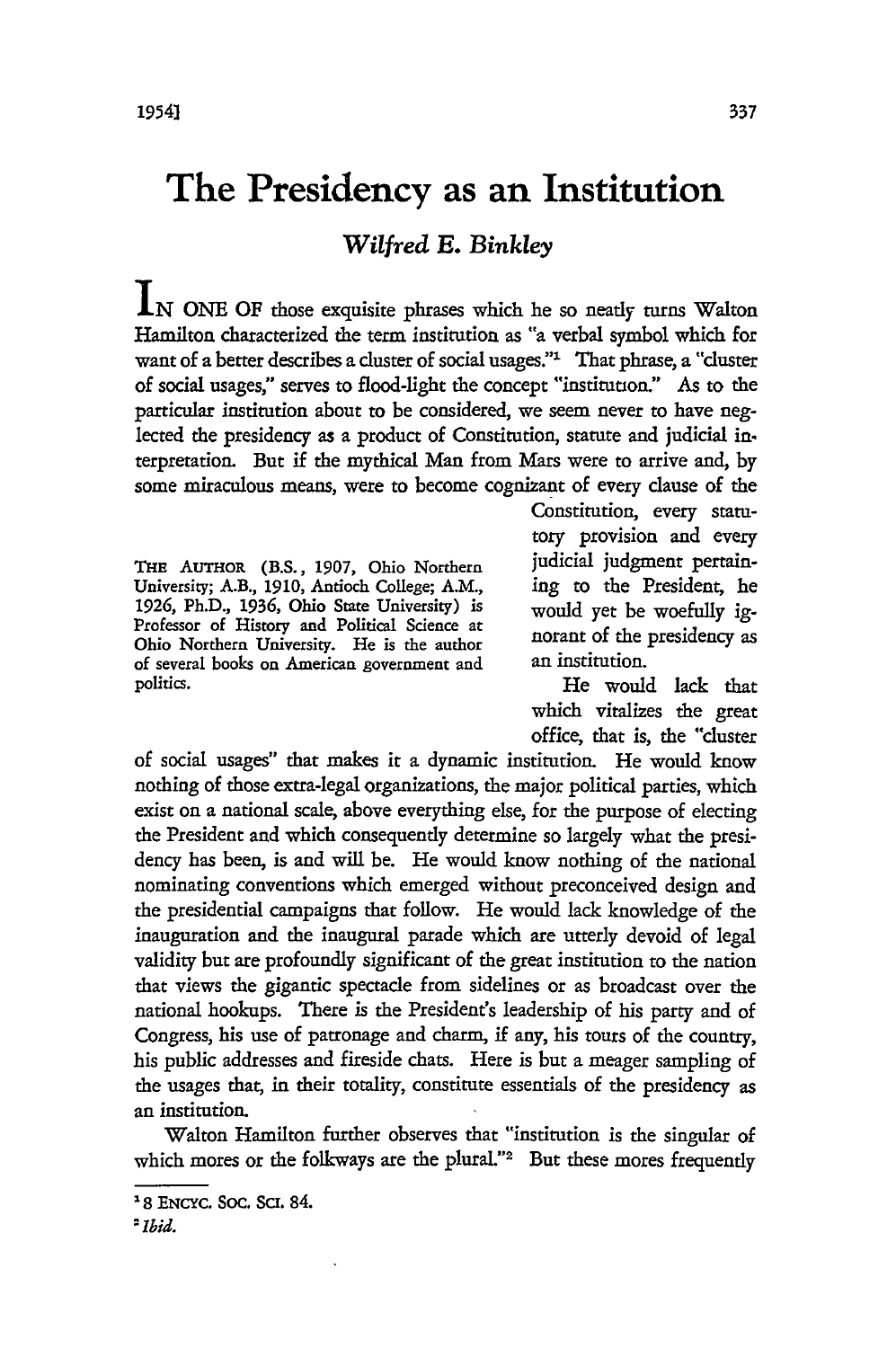[Sumnmer

make the transition into what the late Franklin H. Giddings denominated "stateways," that is, laws with their inevitable sanctions. This transition is what the philosopher Emerson must have meant when he wrote, "The law is only a memorandum." He might as well have said, "Here are the mores which we have reduced to writing in order that they may not be forgotten." The Constitution and statutes pertaining to the presidency are, as we shall see, by and large political mores that have somehow made the transition into stateways.

It was a shrewd observation of President Grover Cleveland that, "Before I can understand a political problem I have got to know how it originated." Now that we are to investigate problems of the presidency let us see how the office came about. We shall discover that it is a peculiarly American institution, that it had its genesis in the first permanent English settlement in America, the Jamestown colony in 1607.

The settlement of Jamestown was undertaken as a get-rich-quick enterprise. Elizabethan and Jacobean England was fascinated with fantastic tales of gold and silver and other resources in Virginia, where the rich hauls of Cortez and Pizarro were, they believed, about to be repeated. The London Company, a joint-stock corporation, sold stock to eager buyers sure of enormous dividends. The charter granted by James I was that of a commercial corporation which, of course, required a business manager, designated by the charter as governor. But since this economic enterprise was to operate in a wilderness utterly devoid of civil government, the manager was, by the terms of the charter, incidentally constituted a magistrate to enforce the laws of England in the Virginia settlement. A similar official functioned also under the later charters of the Plymouth and Massachusetts Bay settlements and indeed in all the charter colonies.<sup>3</sup> The American presidency is a lineal descendant of that old colonial office of Governor, either a grandchild or a great-grandchild of it.

No dividends were ever declared by the London Company, and King James wound up the venture by annuling the charter when the colony was seventeen years old. But the King then appointed a royal governor of Virginia and provided him with a commission conveyed in an elaborate document including, among other things, the civil powers of governor as in the charter. In other colonies the letters patent, conveying the land title to proprietors such as William Penn and Lord Baltimore in Pennsylvania and Maryland, made the proprietors governors with powers similar to those previously mentioned in the charter colonies and the royal provinces.

In due time there were thirteen colonies, with thirteen governors, thirteen governor's councils evolving into upper branches of a legislature, and

<sup>&#</sup>x27;See these charters in MACDONALD, **DOCUMENTARY SOURCE** BOOK OF **AMERICAN HIsToRY** 1-90 (1929).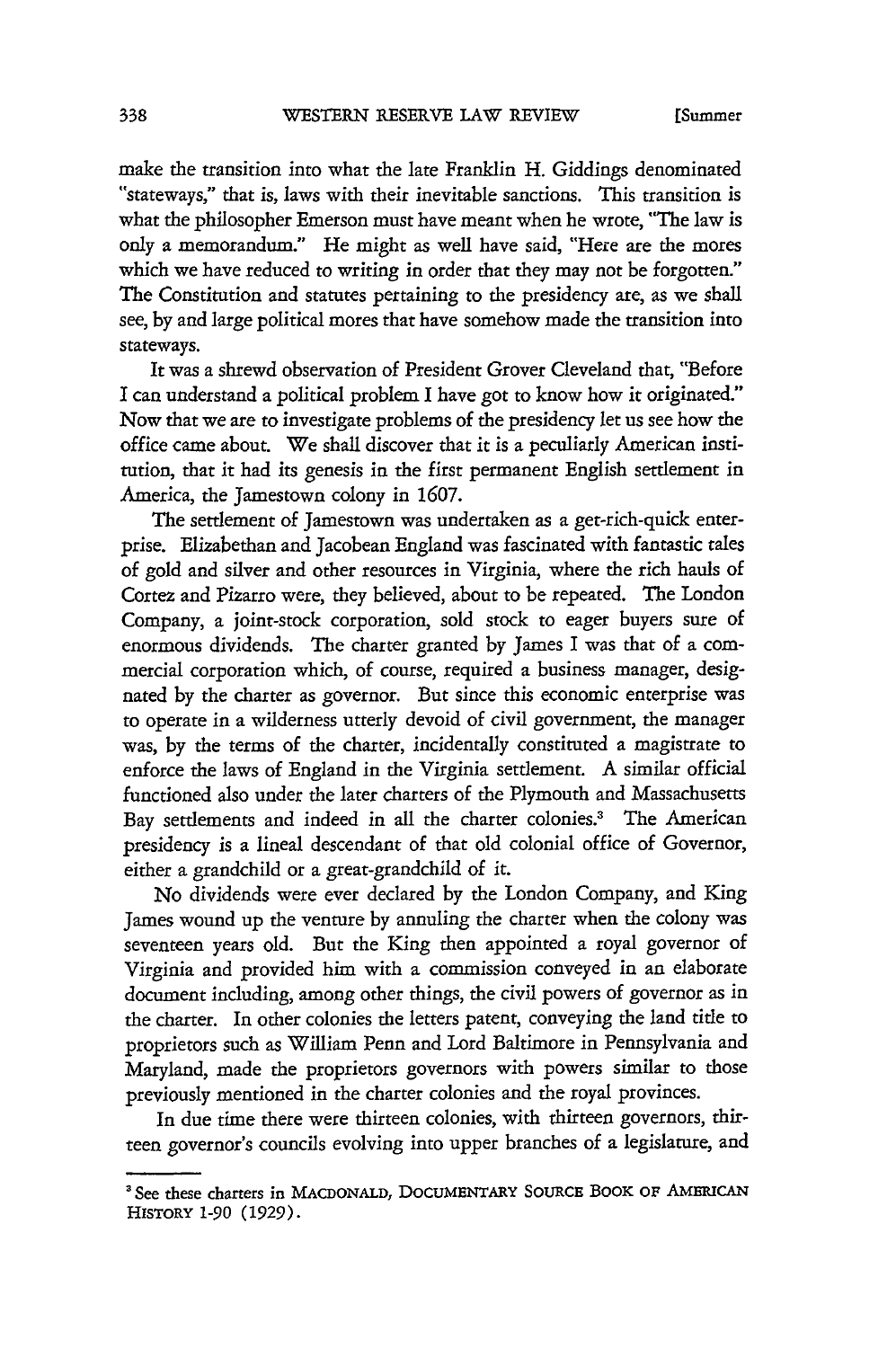thirteen popular assemblies elected by the colonists. The colonial interests were stubbornly defended by these assemblies against the royal agents, the colonial governors, who were sometimes practically compelled to come, hat in hand, to the door of the colonial legislature pleading for funds for every purpose, even their very salaries. The colonial legislature was absolute master of the purse strings. So miserable did they make the life of the governor that one American scholar has declared that the American Revolution was consummated twenty-five years before Lexington.4

At any rate, when independence was achieved and the colonies had become states, the state constitutions they framed promptly reduced the governors to the "mere ciphers" that Madison pronounced them in the *Federalist* papers.<sup>5</sup> So odious indeed had the colonial experience made the very title "Governor" that four revolutionary states, in search of a decent term, designated the chief executives of their states "Presidents,"<sup>6</sup> which title the framers of the Philadelphia Constitution serenely appropriated for the chief executive of the United States.

The intense prejudice generated against the executive in colonial times planted a persistent prejudice against the executive. Repression of the chief executive was practically a dogma of the Webster-Clay Whigs, and the Republican party is by no means free from it today. It is scarcely an exaggeration to say that the grim specter of the old colonial governor to this very day haunts the chambers of our state legislatures and the halls of our Congress. The twenty-second amendment to the constitution, limiting the President to two terms or sometimes a term and a half, and the proposed Bricker Amendment, limiting the President's negotiating power in foreign relations, are only the most recent incantations designed to lay the ghost. There will be others.

Since the Congress, under the Articles of Confederation, had no delegated power to enact statutes, no national executive as such existed in America prior to the Constitution. It was when the framers of the Constitution provided the imposing list of legislative powers for Congress<sup>7</sup> that the creation of a national executive became imperative. This, however, required no stroke of inventive statesmanship but merely the appropriation and adaptation of the evolving native American institution of the Executive then 180 years old. The evidence that this is precisely what the framers did is found in one clause after another of the Philadelphia Constitution. There

**<sup>&#</sup>x27;MERRIAM, A HISTORY OF AMERICAN POLITICAL THEORIES 34-37 (1926).** 

<sup>&#</sup>x27;THE **FEDERALIsT,** No. 48 (Hamilton).

<sup>&#</sup>x27;Johnson, *What the Federal Constitution Owes to the Several States,* NEw PRINcE-**TON REVIEW** (1887). Quoted by 2 BRYCE, **AMEmCAN** COMMONWEALTH **19** (Commonwealth ed. 1908).

<sup>7</sup> U.S. CONST. Art I **§ 8.**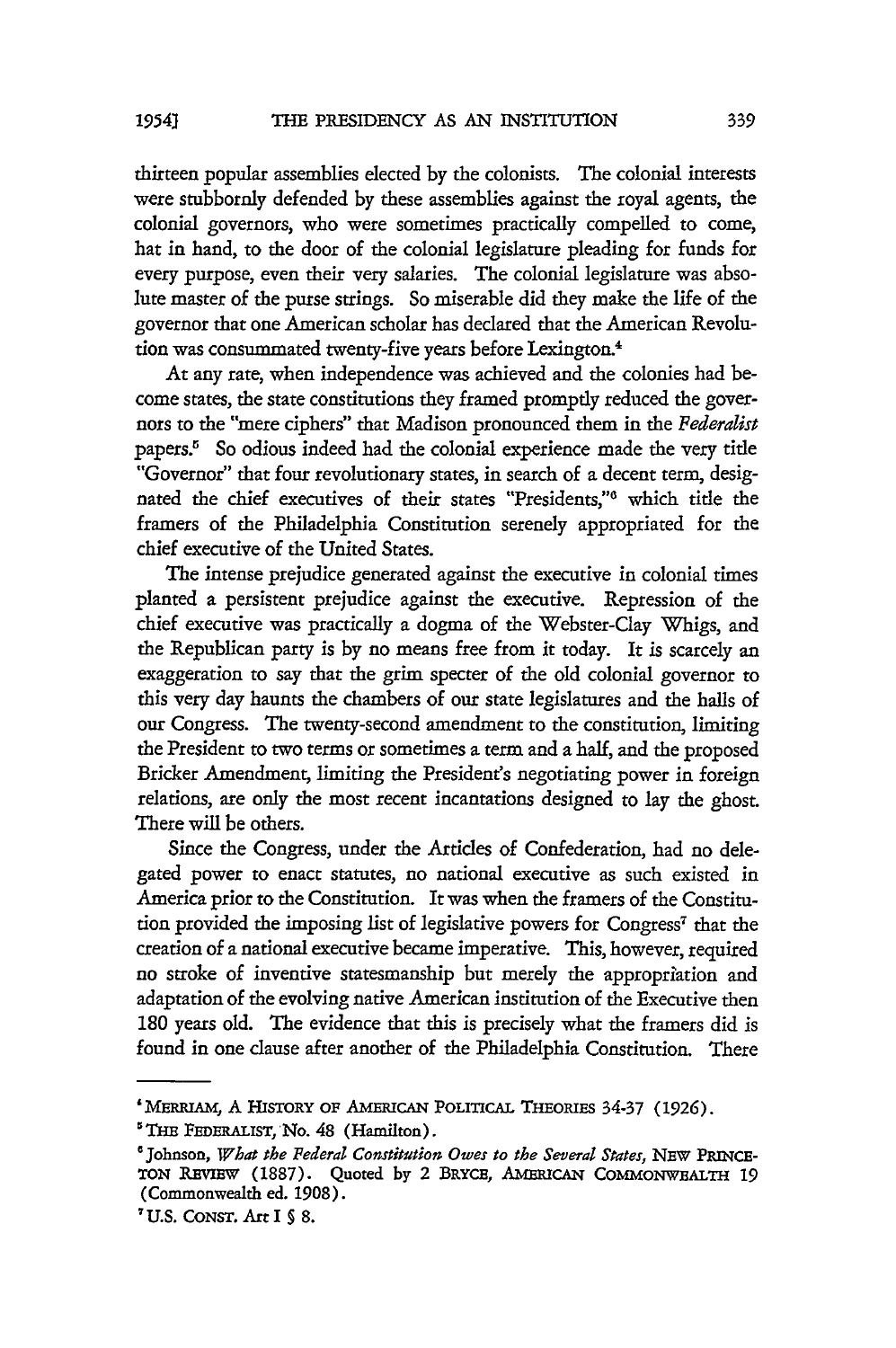[Slimmer

was no need of inventing a tide for the new American chief executive when they could merely reach out and appropriate that already used for the chief executive in Delaware, New Hampshire, Pennsylvania and South Carolina. When the framers made the President Commander-in-Chief they only copied precisely what the framers of twelve of the thirteen state Constitutions had already done with their chief executives. The President was given the power of pardon in imitation of the governors of nine of the states. Almost all of the states prescribed a form of the Executive's oath of office and apparently Gouverneur Morris only rephrased that of the Pennsylvania Constitution in his own incomparable style. "Not creative genius," wrote the late Professor Alexander Johnson, "but wise and discreet selection was the proper work of the Convention."<sup>8</sup> Verily the President of the United States was created in the image of the state governor and he is in fact a glorified state governor.

On one item the framers forgot the art of statesmanship - the method of electing the President. I can scarcely do better than quote Alexander Johnson on this matter: "The presidential electoral system was almost the only feature of the Constitution not suggested by State experience, almost the only feature that was purely artificial, not a natural growth, and democracy has ridden right over it."<sup>9</sup> Curiously enough the framers, early in their deliberations, had decided to have the President elected by Congress just as the Governor was then elected by the legislature in most states. But this might have made the President only a bigger "cipher" than the governors.

In plain truth the electoral college was scarcely expected to elect Presidents after Washington would no longer be available. The Constitution provided that each state was to choose, in any manner that its legislature might prescribe, a number of electors equal to the total number of its Senators and Representatives in Congress. These electors, meeting in their respective state capitols, were to vote for any one they personally thought suitable for President and Vice-President. Since formal nominations or political parties were not anticipated, the framers expected that the electoral votes would be so widely scattered among the many voted for as not to produce the majority required for election oftener than once in twenty times as George Mason calculated<sup>10</sup> or once in fifty times as he later estimated it. So the framers provided that the real election would take place in the House of Representatives, which would ballot on only the five who stood highest in the scattered balloting of the Electoral College, with each state casting one vote.

It was the unanticipated emergence of political parties as early as the third presidential election that upset the calculations of the framers and

JOHNSON, *op. cit. supra* note **6.**

*<sup>&#</sup>x27;Ibid.*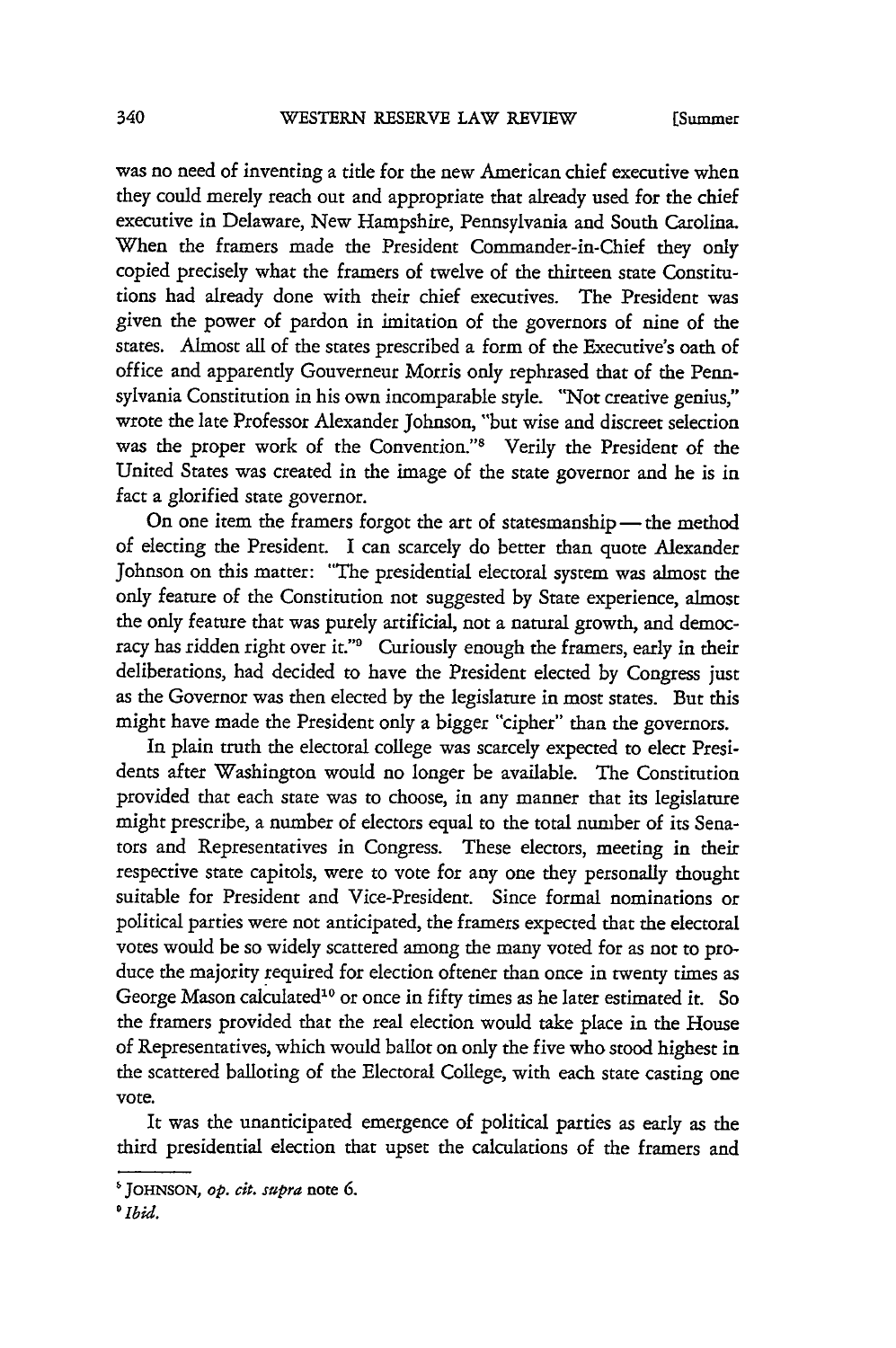converted the presidential electors into the automata or dummies that have transformed the Electoral College into an organ for registering, somewhat inaccurately, the popular majority. Here is the most influential one of the "duster of social usages" constituting the institution of the presidency. Arthur W. Macmahon epitomizes the matter in his statement that "considered nationally political parties in the United States may be described as loose alliances to win the stakes of power embodied in the presidency."'1 The powers of the presidency are what our major parties seek to capture and control. It is the competition for that very power that determines largely what the presidency as an institution has become and is today. No matter how bravely a President may proclaim his personal convictions he is inevitably the organ of the most influential interest to whom he owes his election. And Franklin Roosevelt, President by the electoral votes of every state but two small ones in 1936, will possess and exercise power impossible to Rutherford B. Hayes, declared elected by the margin of **a** single furiously disputed electoral vote. It is a fair approximation to say that the presidency is what our political parties have made it. Here again is the handiwork of American folkways and mores with a minimum of stateways.

In our own generation the usages of the Electoral College have come to make the presidency peculiarly sensitive to minority groups concentrated largely in metropolitan centers. One of these usages, that long ago became a stateway, is the election of the presidential electors at large in each state, instead of by districts as they originally sometimes were. Thus in each state the election of electors is, for the political parties, a game of all or none. For example, this makes it possible for the Negro vote in half a dozen big pivotal states to throw a presidential election to either party. The recent striking gains in civil rights are largely due to the balance of voting power wielded by such minority groups in the great cities of pivotal states. One need only read President Truman's veto of the Taft-Hardey Act to see that it was consciously designed to retain the party loyalty of a minority group, labor. The presidential election of 1952 only suspended the decisive functioning of these interest groups as balances of power. It was the stars in their courses that fought for General Eisenhower - the stars on his uniform. He knows he can scarcely depend on astrology for reelection. Judging by his elaborate legislative program he is learning rapidly the art of sewing up the support of these minority groups. At any rate it would now appear that no one need go to jail to obtain social security no matter which party holds the presidency. The ballots of minorities, with their balances of

<sup>&</sup>quot;DocUMENTs ILLUSTRATIvE **OF TMH FORMATION** OF **THE AMERICAN UNION,** (Tansill ed.), 69th Congress, Ist Sess., House Document, No. 398, 1st Sess. **p.** 663, H. R. Doc. No. 398, 69th Cong.

<sup>11</sup> **ENCYC.** Soc. **Sci. 596.**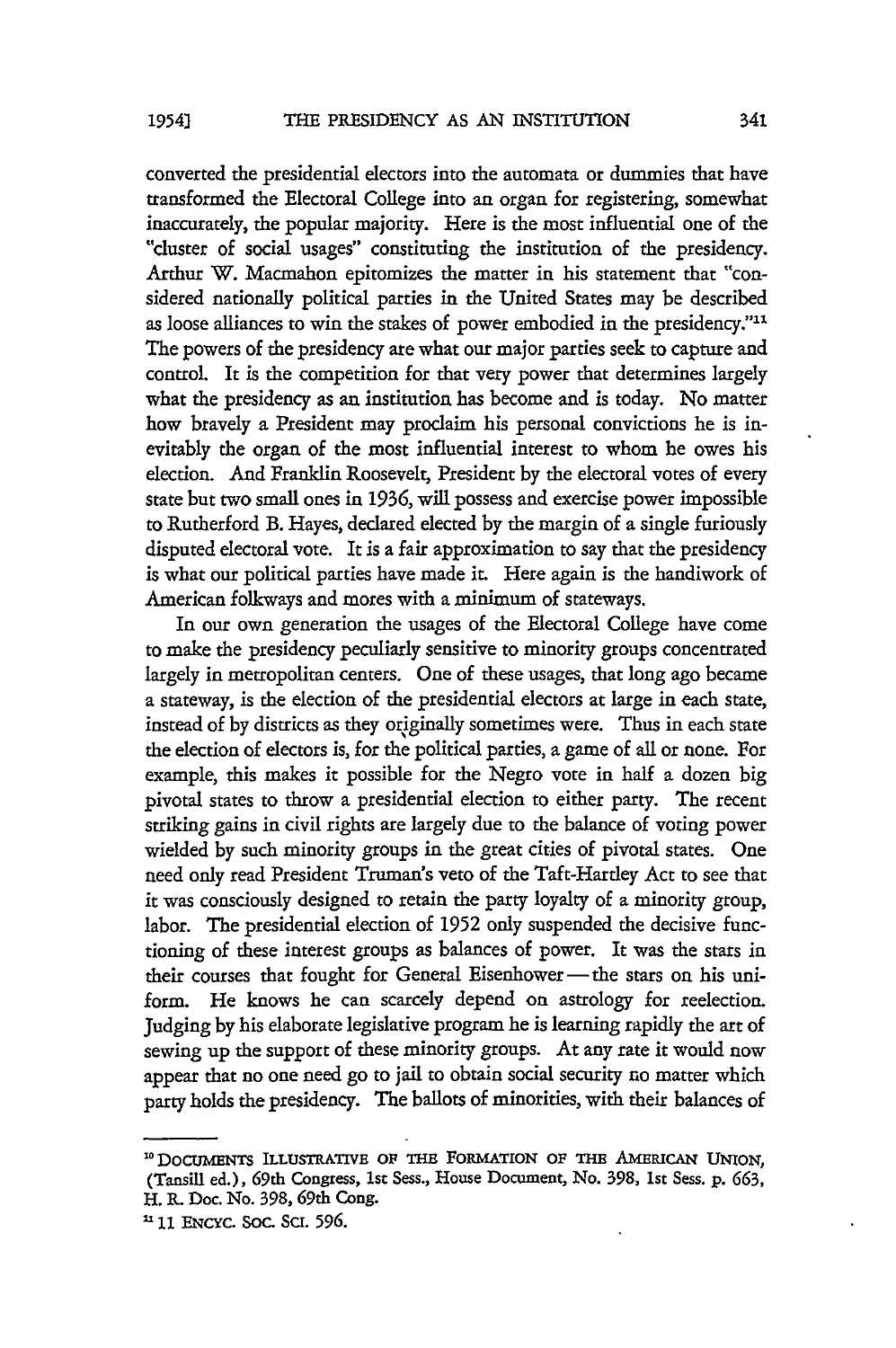power functioning through the usages of the Electoral College, compel presidents and presidential candidates to play the game of out-promising each other in legislative programs. Thus they hope to capture the ballots of the minorities which collectively constitute the majorities required to elect Presidents.

The letters of Washington just before he assumed the duties of the presidency reveal a deep concern as to what the public expected of him and what it would tolerate in his conduct of the new office. He was acutely aware of an utter lack of precedents for an American national chief executive.12 He knew he would be establishing precedents and he desired that they "may be fixed on true principles." The elaborate inaugural ceremony accompanying his taking the oath of office did not pass unchallenged. Today we generally recognize that while the inauguration itself has no legal force, it nevertheless symbolizes the fact that the President is chief of state as well as chief executive. But to the post-Revolution purists the inauguration was a conspicuous violation of Republican simplicity and an aping of monarchy.

The elective branch of the colonial legislature had clung to the control of finance with the tenacity of a bulldog. In this tradition Congress established the Treasury Department and required that it report directly to Congress, so that half a century later it was still being debated whether the Treasury was an executive department. Washington appointed Hamilton Secretary of the Treasury, and in accordance with the law and the requests of the House of Representatives, Hamilton made his famous reports to Congress on manufacturers and on finance and pushed through the houses his famous measures - the Hamiltonian program. What of Washington's legislative program? There was none. Hamilton, an inveterate Anglophile, immediately upon appointment had assumed that he was prime minister, in the tradition of the Chancellor of the Exchequer. The conduct of the government was rapidly falling into the pattern of a parliamentary system. Washington, without any conscious shirking of responsibility, was dropping into the background with a separateness suggestive of the British monarch.<sup>13</sup> Here is a striking illustration of the extent to which the presidency is a "cluster of social usages." How often has the presidency come to a parting of the ways and taken one instead of another fork of the road? As strong as the trend toward parliamentary usages then was, it promptly encountered adverse social forces so deep-seated in the emerging American culture that the trend was soon reversed.

When Washington in person first delivered to Congress what we today call the "State of the Union" message, critics promptly dubbed it the

**<sup>&</sup>quot; HART,** THE **AMERICAN** PRESIDENCY IN ACTION, 1789 **pp.** 7, 8 (1948).

<sup>&</sup>lt;sup>13</sup> See BINKLEY, PRESIDENT AND CONGRESS 37 (1947).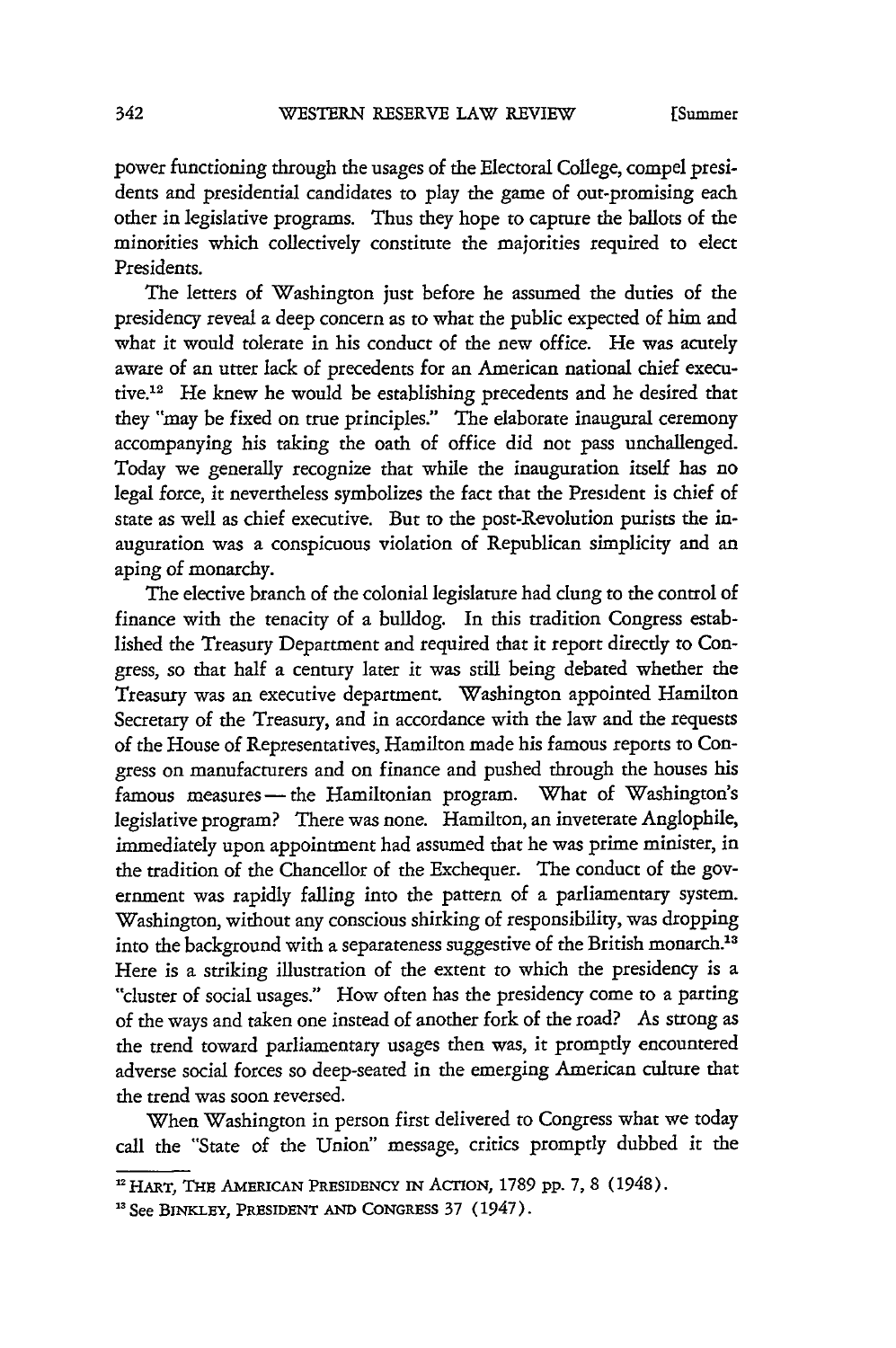"Speech from the Throne." When the reply to this message was prepared by the two houses and then sent to Washington's residence to be delivered by the Vice President, it was pronounced downright mimicking of British practice. A year earlier Patrick Henry, speaking in the Virginia Convention that ratified the Constitution, had declared that the Constitution "squinted toward monarchy." Before Washington had been President half a dozen weeks he received a letter from a friend in Virginia who wrote that Henry's phrase, "squints toward monarchy," was in every mouth.<sup>14</sup> It was a dozen years later that President Jefferson, a son of the Piedmont frontier and thoroughly habituated to the American folkways, promptly ended the reign of the "monocrats," as he dubbed the Federalists, and "put the Ship of State on its Republican tack," to use his own picturesque phrasing. By then the trend had already set in that, in the milieu of our own political mores, would transform the presidency into what Grover Cleveland was long afterward to characterize as "peculiarly the people's office."

Washington soon needed advice - an advisory council. Every colony had been provided with a Governor's Council, and this organ had been evolving into the upper house of the legislature, but without losing all its executive functions. "Elliott's Debates" on the making and ratifying of the Constitution of the United States contains nearly a dozen scattered references to the United States Senate as a "council to the President," an "advising body to the executive," a "council of appointment," or a body associated with the President "to manage all our concerns with foreign nations."<sup>15</sup> Indubitably the Senate is a legitimate child of the Governor's Council, and it carries to this day vestigial evidence of its parentage. Among these vestiges are the confirmation of presidential appointees and the ratification of treaties. Quite naturally, President Washington turned to the Senate as his councilors. This was not strange at a time when the upper house had only twenty-two Senators, two states not having yet ratified the Constitution. Washington made his first visit to the Senate chamber with a set of propositions concerning a proposed treaty with the Indians. What could be plainer than the Constitution's provision: "He shall have power, by and with the advice and consent of the Senate, to make treaties, provided two-thirds of the Senators present concur"? Now Washington would get their advice and consent on negotiations. Upon arrival he took the chair of the Senate just as the Governors then did when conferring with their councils. Vice-President Adams read the first proposition for the treaty and turning to the Senators asked "Do you advise and consent, etc.?" The question was greeted

**<sup>&#</sup>x27;"** Hart *op. cit. supra* note 12 at 14.

<sup>&</sup>quot; 2 **ELLIOTr, DEBATES,** RESOLUTIONS **AND OTHER PROCEEDINGS** IN **CONVENTION ON THE ADOPTION OF THE** FEDERAL CONSTITUTION: 47, 287, 306. (Washington 1827-46). 3 *id.* at 220, 221, 489, 491, 493.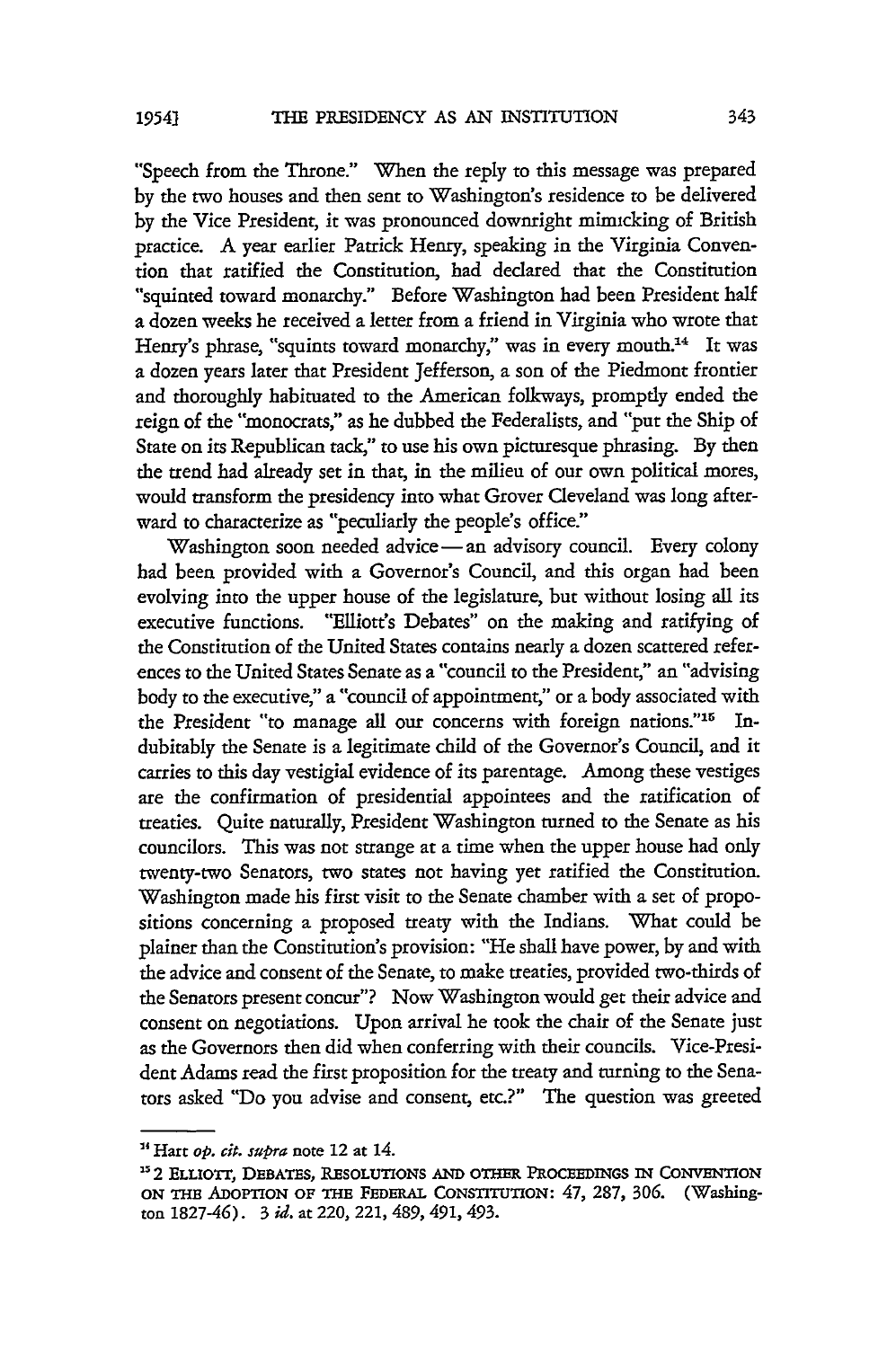with stony silence. Here was a momentous instant in the laboriouslyemerging institution of the presidency. Senator Maclay of Pennsylvania finally broke the awkward silence by asking for some of the papers pertaining to the matter and a little later urged that the matter of the treaty be referred to a committee. Thereupon, according to Maclay, Washington "started up in a violent fret and said, 'This defeats my every purpose in coming here.' "When Washington left the Senate chamber that day, he is reported to have said that he would be damned if he would ever come back there.16 Another fork in the road to be taken had been determined. Treaties would simply have to be negotiated by the President or his agent beforehand and the draft submitted to the Senate for their consideration in his absence.

In the first session of Congress the Senate confirmed all Washington's appointees but one. Here was another constitutional power suggesting the intention of the framers to make the Senate a council for the President that was to sit with him while considering an appointee. Washington's one nominee who was not confirmed was to have been collector of customs at the port of Savannah, to which nominee the Georgia Senators had objected. The astonished President sent the Senate a message suggesting that, in such cases, the Senate might ascertain the President's reason for the appointment. This was ignored and the usage, euphemistically denominated "senatorial courtesy," had begun. $17$  As a consequence it can be set down that usage has literally reversed the Constitutional provision, so that it is the Senate that nominates and the President that gives consent. It was now clear that, no matter what the framers of the Constitution may have intended, the Senate simply would not serve as a council advising the President. Usage is a sovereign that can reduce a provision of the written Constitution with which it conflicts to sheer dead-letter.

Washington finally got his executive council or advisory group scarcely by design but almost by accident. The Constitution, with apparently no suggestion of a council, authorizes the President to require, in writing, the opinion of the principal officer in each of the Executive departments upon any subject relating to the duties of their respective departments, and Washington was doing this as early as 1790. His first meeting with his department heads as a consultive group occurred in the third year of his presidency in order to consider what to do about the request of Congress for papers relating to St. Clair's disastrous defeat by the Indians in the Northwest Territory. The President here needed advice on a perplexing issue that had arisen, and he resorted to the expedient of calling his executive heads together. It is almost certain that he had no idea whatever of starting a new institution. It is but one more concrete illustration of the shrewd observations of the late James Bryce that "historical development is wiser than the wisest men" and "a succession of small improvements, each made conformably to existing conditions and habits, is more likely to succeed than a large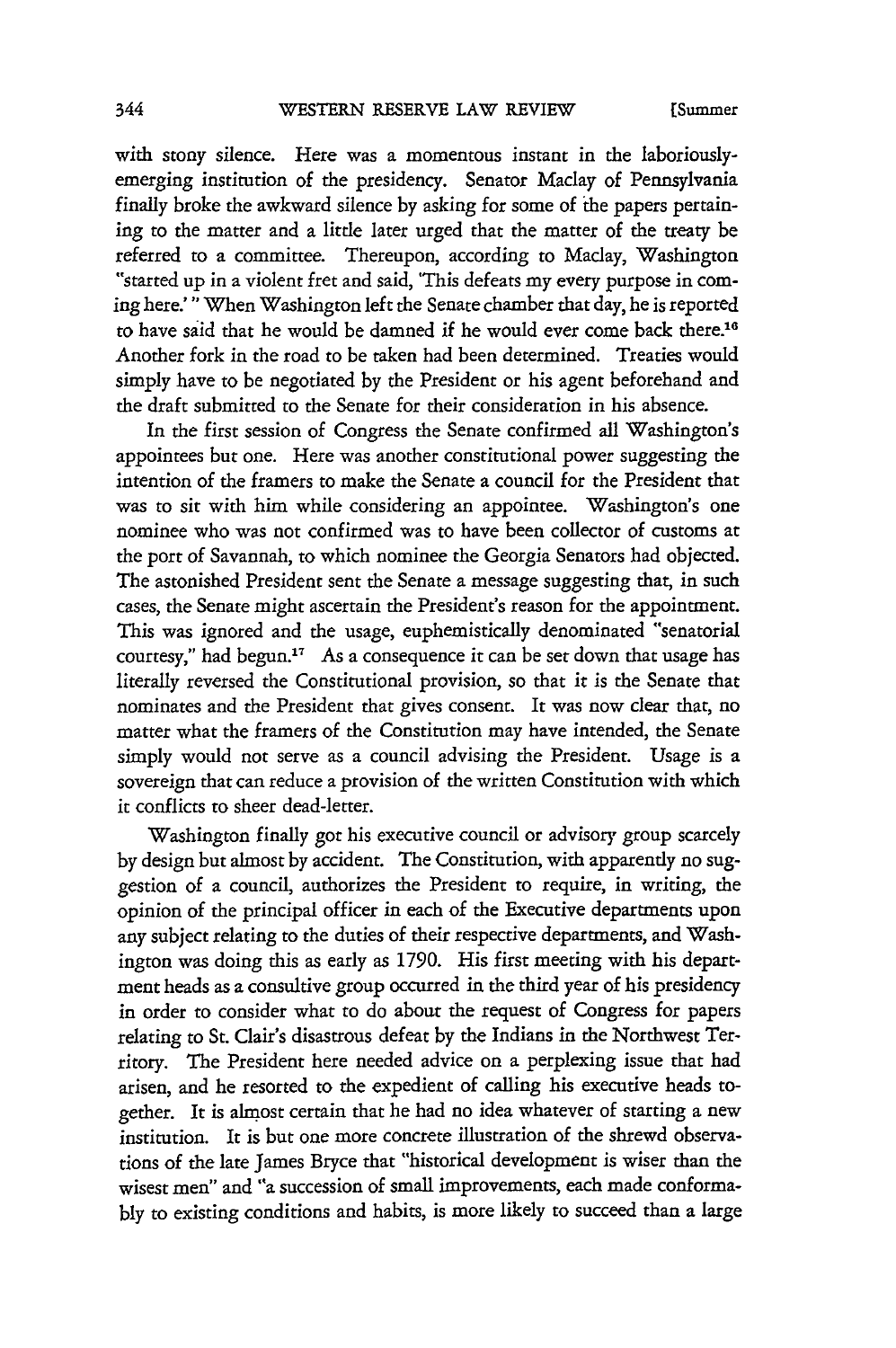scheme made all at once in what may be called the spirit of conscious experiment."<sup>18</sup> It is a significant fact, noted by the late George Burton Adams, that the British Cabinet system, every essential feature of which is pure usage, had matured so recently that the framers of our Constitution were not aware of its existence, and in fact the British Cabinet system was half a century old before its nature was sufficiently recognized that clear expositions of it as now understood were published.<sup>19</sup>

There was certainly no prompt recognition that a new usage had been contributed to the duster constituting the presidency. Gradually, however, the term "cabinet" crept into the vocabulary of the newspapers and letters of the Executive heads.<sup>20</sup> By the end of Washington's eight years the term was understood. It appeared in Congressional debates in 1798. Marshall used it in the Marbury decision in 1803.<sup>21</sup> By the end of Jefferson's presidency in 1809 it was a recognized institution. President Jackson was first to use the term "cabinet" in a presidential message. In 1907 it first appeared rather incidentally in a statute in the phrase, "the heads of the Executive Departments who are members of the President's cabinet."<sup>22</sup>

Jefferson's Secretary of the Treasury, Albert Gallatin, could not persuade his President to hold regular cabinet meetings. When they were held a vote was taken on issues discussed, with Jefferson having a single vote, but he had usually persuaded the cabinet to the point of unaniminity.23 Jackson Largely ignored his Executive heads as counsellors and turned instead to the coterie of cronies in his famous "Kitchen Cabinet" Some Presidents have abided by the majority vote of their cabinet, notably Pierce and Buchanan. Lincoln was unquestionably the master of his cabinet. To this day we can say that the cabinet is not yet a stabilized institution but is still evolving. As recently as December 29th, **1953,** Stewart Alsop was observing that President Eisenhower "has now made the National Security Council the chief instrument of decision on matters of vital importance, that he has been presiding over it in person, and that it has thus all but replaced the unwieldy cabinet reducing the out-dated cabinet to a shadow." During the first year of the Eisenhower administration the National Security Council is said to have won Presidential approval of **305** major policy decisions. <sup>24</sup>

**<sup>&</sup>quot; HART,** *op. cit. supra* note 12 **at** 86-96.

*<sup>17</sup>Id.* **at 123.**

*<sup>&#</sup>x27;1* BRYCE *op. cit. supra* note **6 at 332..**

**<sup>&</sup>quot;ADAMS, .AN** OuTLNE **SKETCH OF ENGLISH CONSTITUTIONAL HisTORy 167 (1918).**

**<sup>&</sup>quot;LEARNED,** THE PREsIDENT's **CABRNET 155 (1912).**

<sup>&</sup>lt;sup>21</sup> Marbury v. Madison, 1 Cranch 137 (U.S. 1803).

*<sup>2&#</sup>x27;34 Statutes at Large,* ch. **1639,** p. *993.*

**<sup>&</sup>quot;WALKR, MAKING OF TIE NATION 91 (1895).**

The Toledo Blade, Dec. **29, 1953.**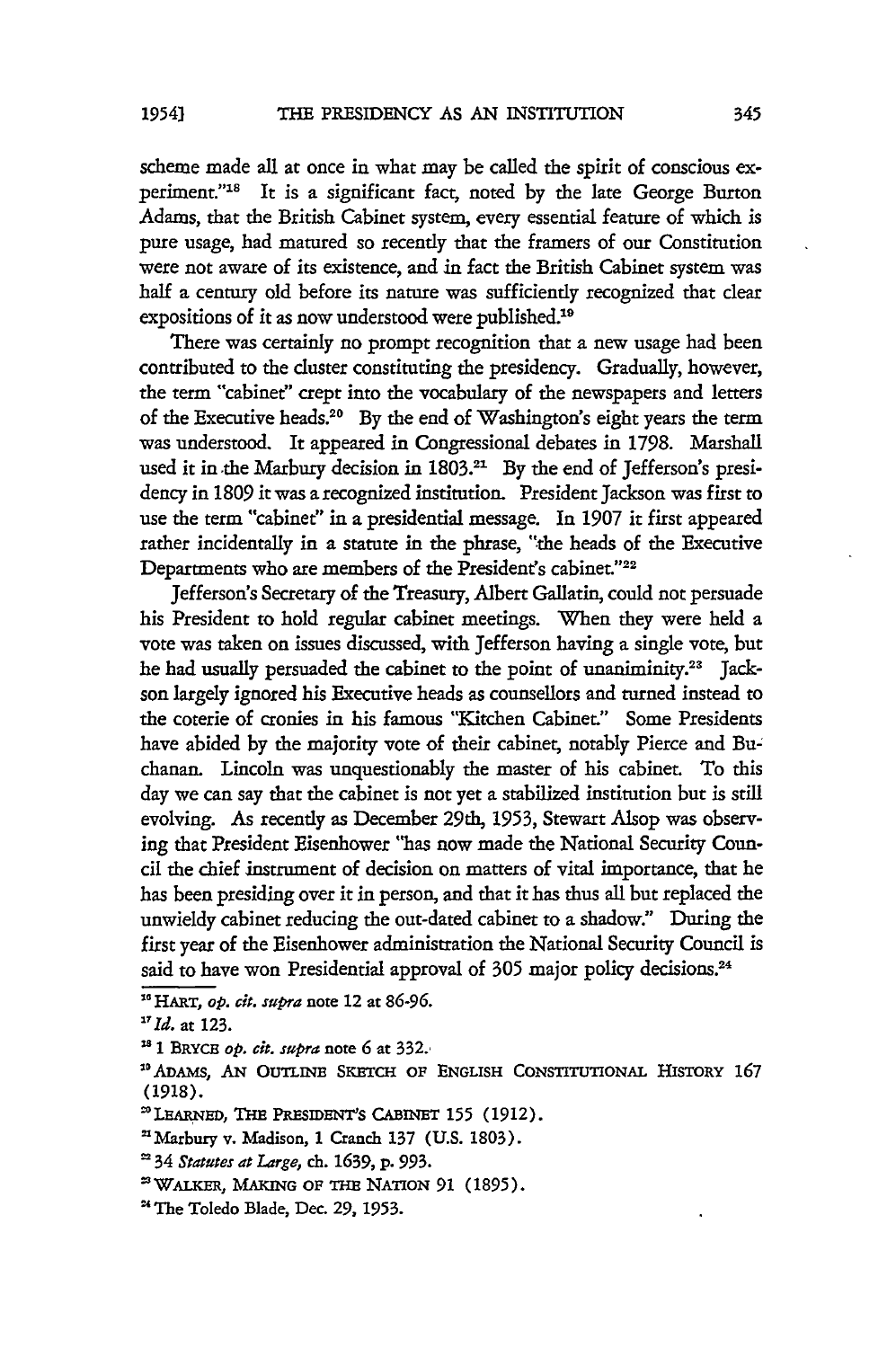Why is the President the Chief of Administration? Practically all the reasons given by text book or court opinion are not much more than ex post facto rationalizations of the *fait accompli.* The Constitution is silent on the matter, apparently because the framers failed to recognize the distinct character of administrative power - that is, the "management of men and materials in accomplishing the purposes of the state" as Leonard D. White so aptly put it.<sup>25</sup> Because of the Constitution's silence on administration the legislative and executive branches of the federal government throughout our history as a nation have competed for the control of that function. They are still competing today. The present administration has removed key administrators apparently as a consequence of senatorial pressure, and under the same kind of pressure has made appointments to positions where the appointee could embarrass and harass the executive branch. I can think of no President less vigilant and firm than the present one in maintaining the chief executive's constitutional mastery of administration.

The key to the presidential control of administration lies in the question whether he has the constitutional power to remove executive officers on his own volition. That question was thoroughly debated in the first session of the First Congress. A bill investing the President with this very power of removal, without requiring senatorial consent, was considered then and dropped. This disposal of the issue has been called a "legislative decision,"<sup>26</sup> because it amounted to an interpretation that the Constitution implied the sole power of removal resided necessarily in the Chief Executive; otherwise he could not "take care that the laws be faithfully executed" **if** the Senate, by sharing the removal power, compelled him to retain subordinates he did not trust. A statute forbidding the Senate to share in removal power might have been repealed. An implication or a gentleman's understanding seemed safer.

It was Andrew Jackson who first put to test the President's power of removal as a means of control of administration. He even selected the least likely office in the cabinet on which to make the test. In 1833 he had appointed William J. Duane Secretary of the Treasury and advised him to remove the federal deposits of money from the Bank of the United States, the renewal of whose charter he had just recently vetoed. Now Congress had by statute specifically vested in the Secretary of the Treasury exclusively the discretion to remove deposits from the Bank. Duane, quite legally, refused to make the removal and stood firm despite Jackson's patient but persistent attempts at persuasion. Then Jackson removed Duane and appointed in his stead Roger B. Taney, who obediently removed the deposits. Jackson justified his removal of Duane by reasoning that "upon him has

WHITE, PUBLIc ADMINISTRATION 2 (1926).

<sup>&#</sup>x27;HART, *op. cit. supra* note 12 at *155* **ff.**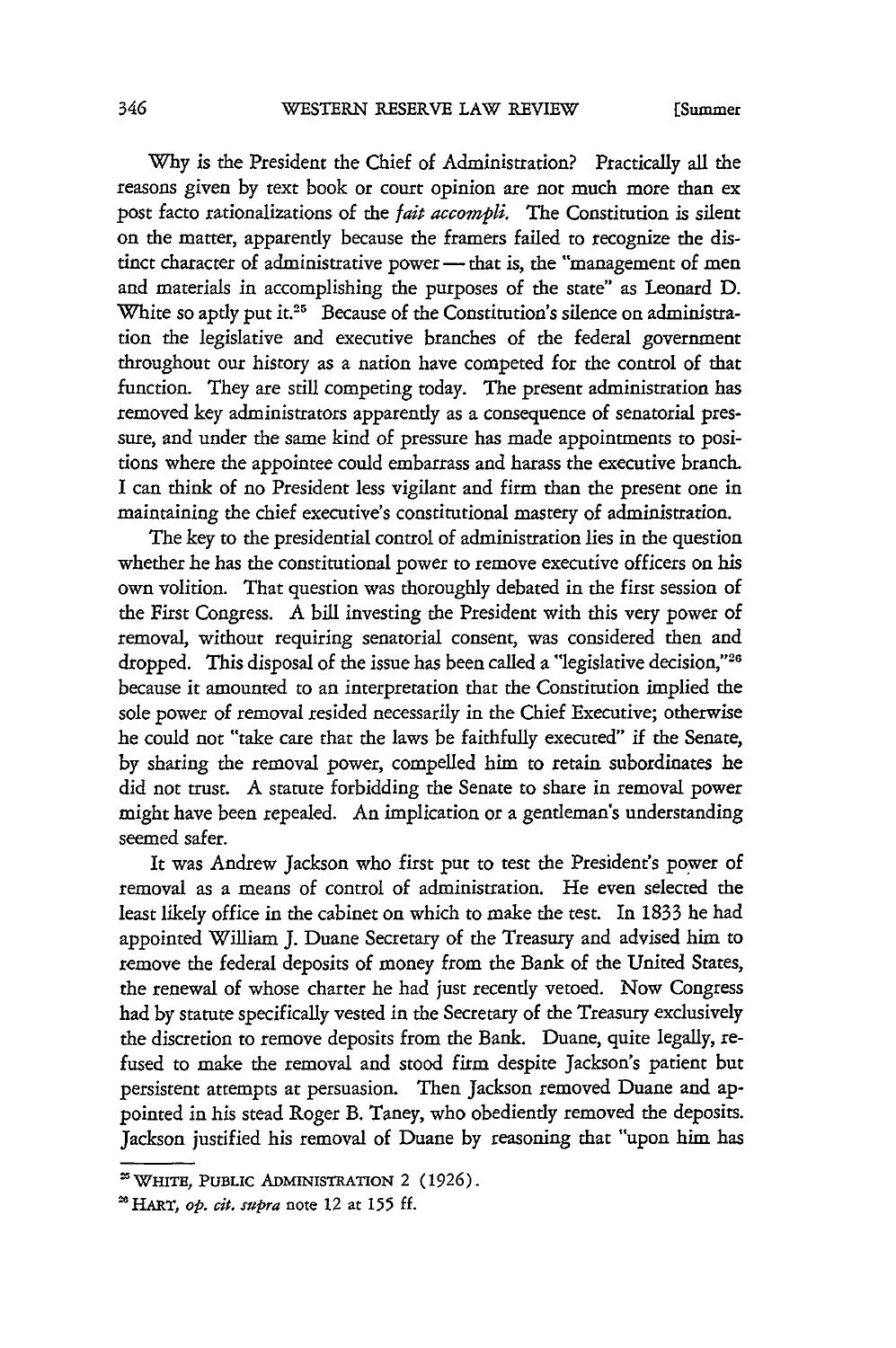been devolved by the Constitution and the suffrages of the American people the duty of superintending the operation of the Executive Departments of the Government and seeing that the laws are faithfully executed."<sup>27</sup> Half a century later President Hayes, even in spite of a recently enacted Tenure of Office Act by which the Senate shared in removal power, defied the Senate by removing some New York customs officers, among whom was a future President of the United States.<sup>28</sup> And Grover Cleveland likewise removed a district attorney in the face of a furious senatorial protest.<sup>29</sup> It was only after President Wilson had removed a postmaster before the expiration of his term of appointment that the question was finally decided in **1926** in the case of *Myers v. United States.30* The President has then the unquestioned constitutional power to remove appointive executive officers and is consequently as much of a chief of administration as he has the competence and resolute will to be. Neither constitutional prescription nor statute has made him such, but rather usage fortified finally by court opinion.

A quarter of a century ago Professor Howard Lee McBain denominated the President "Chief Legislator." "The prime function of the Executive," he wrote, "is not executive at all. It is legislative."<sup>31</sup> "Rightly or wrongly," he added, "the whole country looks to him, praises or blames him, for what Congress does or does not do, except of course, when both houses chance to be in control of the opposite party."<sup>32</sup> Here is a statement of plain fact that would have been incomprehensible in the early days under the Constitution and indeed at almost any time before 1900. Sixty-five years ago Senator John Sherman of Ohio advised President-elect Benjamin Harrison: '"The President should have no policy distinct from that of the party and that is better represented in Congress than in the Executive."33

It was President Theodore Roosevelt who established the first promising organic connection of the presidency and the Congress by means of White House conferences on pending legislation with the then master of the House of Representatives, Speaker Joseph G. Cannon.34 The dethronement of the Speaker in 1910 ended all possibility of institutionalizing that kind of liaison. In 1913 Woodrow Wilson initiated what he conceived to be the prime ministry of the presidency, which he believed the Constitution invited

<sup>&#</sup>x27; 3 RicHARDsoN, **MESSAGES AND** PAPERS **OF THE PRESDENTS** 19 (1927).

<sup>2</sup>BINKLEY, PowERS **OF THE** PREsIDENT 167-171 **(1937).**

*m'Id.* at **174-182.**

**<sup>=272</sup>** U.S. 52, 47 Sup. Ct. 21 (1926).

<sup>&</sup>lt;sup>31</sup> McBain, The Living Constitution 115 (1927).

*<sup>&#</sup>x27;Id.* at **131.**

**<sup>32</sup>** SHERMAN, **RECOLLECTIONS** OF **FORTY** YEARS **iN HOUSE, SENATE AND CAB-NET 1032 (1895).**

**<sup>14</sup>BUsBEY, UNCLE JOE CANNON 217, 218 (1927).**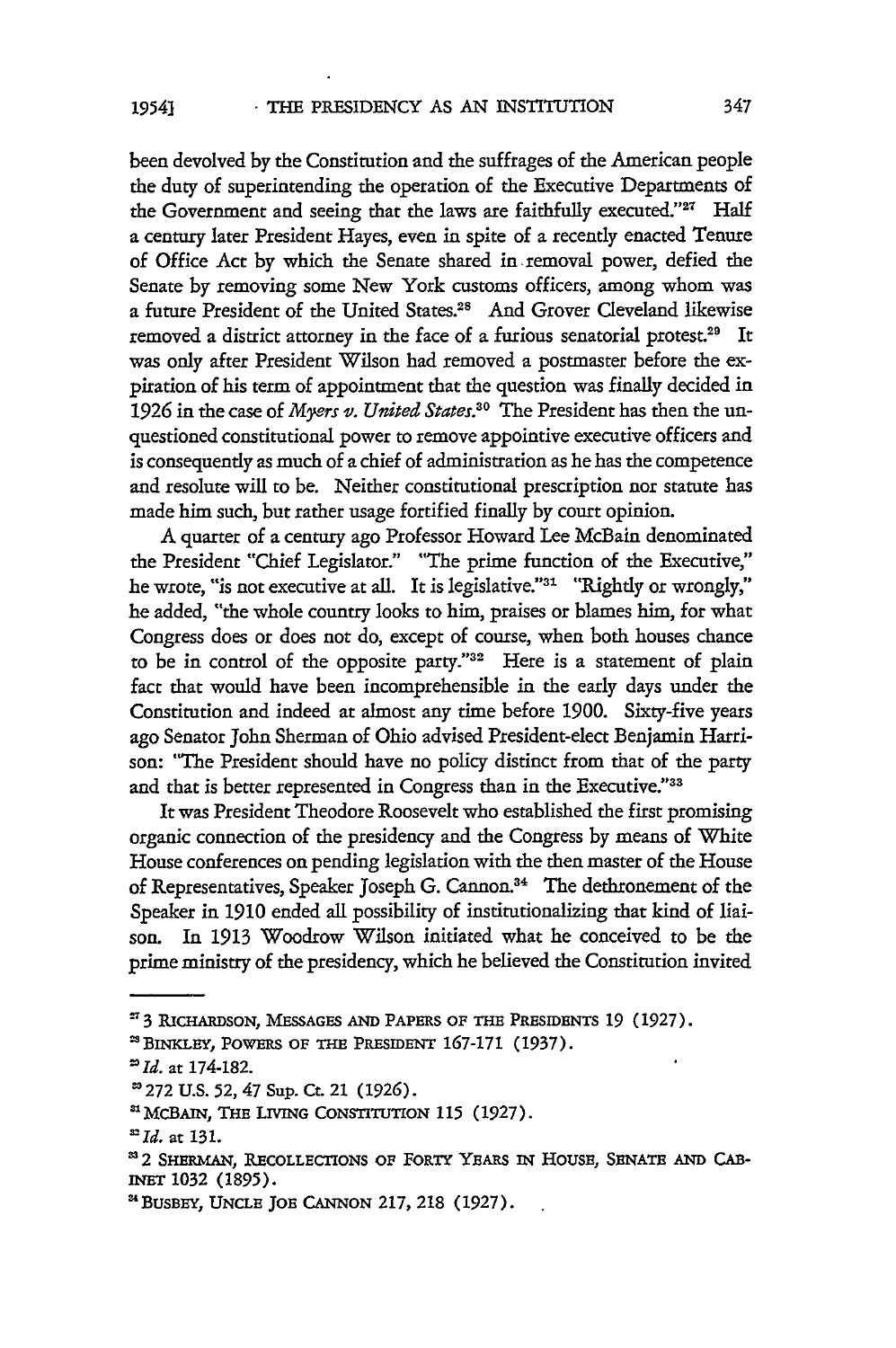[Summer

in the provisions for the President to give Congress information of the State of the Union, and recommended measures for their consideration.<sup>35</sup> In 1933 Franklin Roosevelt revived what resembled the Wilsonian technique in legislative leadership. In time he developed a rather definite formula. Whenever he had an important legislative project in mind, he would summon to his aid outstanding specialists in the particular field to conduct the required research. The public would be fed information on the proposed legislation in order to encourage it to exert its influence on Congress. When, in due time, the message recommending the legislation went to Congress, President Roosevelt had already held conferences with leaders of his party in Congress in order to see, among other things, that the bill would be referred to hospitable committees. Moreover the message recommending the measure would probably have lying right under it the draft of an appropriate bill with the last "t" crossed and "i" dotted.<sup>36</sup> Congress became accustomed to Presidents' submitting a bill along with a message. In 1947 a Republican leader, Senator Ferguson, in an unguarded moment let slip an unconscious recognition of this established usage. Complaining that President Truman was letting his objection to certain pending legislation leak out of the White House, he said, "If the President wants to tell the people that he stands for a certain thing he ought to come to the House and Senate with a message. And he ought to provide a bill if that is exactly what he wants."<sup>37</sup> When a partisan Republican leader can chide a Democratic President for not formally proposing legislation and accompanying the proposal with a bill, there can no longer be any question about the usage of presidential leadership in legislation.

**Of** course presidential leadership in legislation runs counter to a strong Republican party tradition. President Lincoln once accompanied a proposal for legislation with the draft of a bill,<sup>88</sup> but the explosion it created in Congress was so loud that Lincoln's act was repeated by no President for two generations. But during the first year of the Eisenhower administration the public grew more and more critical of the President's failure to assume the initiative in legislation. When he did finally assert leadership, opinion polls promptly registered public approval. His prestige as a President depends largely on the percentage of his program he can persuade Congress to enact.

Few usages have contributed more to making the presidency what it is today than the National Nominating Convention. Viewed from the gal-

WILSON, CONSTITUTIONAL GOVERNMENT 72, 73 (1907).

*<sup>&</sup>quot;Congress's Reason for Delay in Passing the President's Bills,"* UNITED STATES NEws **AND** WORLD **REPORT** (January, 1946).

What *Your Congress is Doing* UNIVERSITY **OF** CHICAGO ROUND TABLE No. 483 'SBINKLEY, *op. cit. supra* note 28 at 135.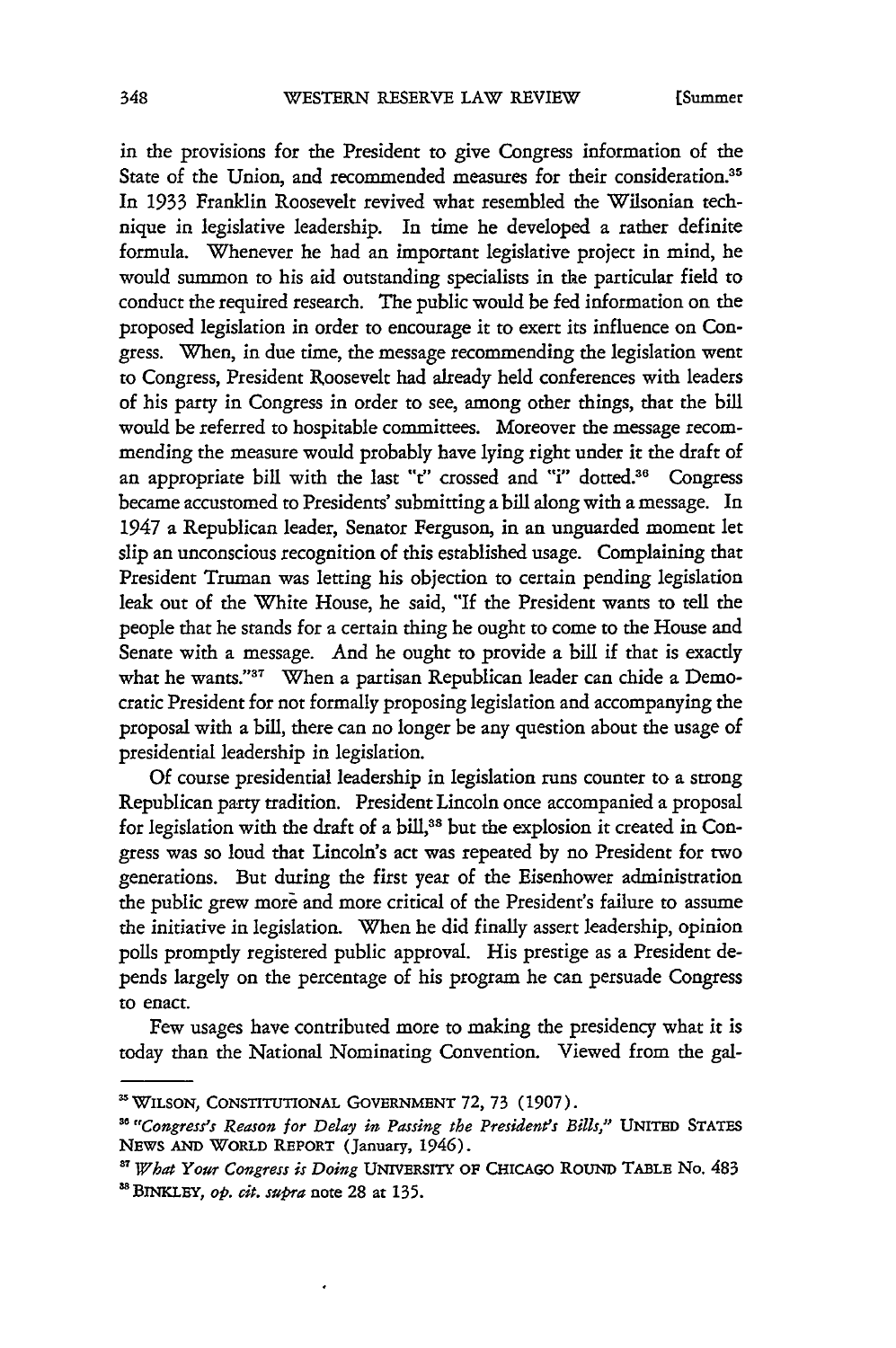leries the convention looks as absurd as a typical sitting of the National House of Representatives. In either case the significant action is invisible from the point of disadvantage in the gallery. Of course the convention looks utterly irrational. Successful institutions, however, are not products of reason and logic but of chance and circumstance. The nominating convention emerged somewhat sheepishly in the 1830's after almost half a century of groping to fill an interstice in the Constitution-that is, a method of reducing the potential multitude of presidential aspirants to a workable number for the voters, preferably two candidates, one for each party. The use of the congressional caucus at first for that purpose had played out by 1824. Then state legislatures began haphazardly nominating presidential candidates, which method turned out to be impractical. Next, national gatherings of party members came together, not in delegateconventions, but rather in irregular national mass-meetings.<sup>39</sup> For example, the so-called convention that nominated Van Buren at Baltimore in 1835 had **626** names on its roll, half of whom were from a single state, Maryland. Two-thirds were from Maryland, Virginia, New Jersey and Pennsylvania. Later each state was allowed to cast as many votes as it had presidential electors no matter how many delegates appeared. One lone Democrat in one convention cast all fifteen votes of Tennessee. Ultimately the party sent from each state its agreed quota of delegates, as is done today. Here is the perfectly natural evolution of a new institution by the usual trial and error method. The convention emerged practically when nobody was looking, which is precisely what makes it so practical.

The key to an understanding of a national convention is that it is managed by professionals - politicians who are experts in social coordination. These experts have one great objective, namely, manipulating the delegates so as to pick a potential winner and thereby capture control of the prestige, power and patronage embodied in the presidency. In the strategy of picking a winner the managers exercise an acumen and wisdom impossible for the rank and file of a party functioning individually in a national party primary. Substituting a presidential primary for the national convention would alter the very nature of the presidency in an unpredictable manner.. Lincoln would not have had a ghost of a chance in a nominating primary. The choice of Governor Stevenson, the best candidate the Democrats could have nominated in 1952, would have been impossible in a nation-wide primary. Even if he could have been dragged kicking into *it,* his face was unfamiliar to the party voters. The voters were more familiar with other contestants then.

The most recent Republican Convention illustrates the dynamics of picking a potential winner. Senator Taft was undoubtedly the favorite of

<sup>&</sup>lt;sup>29</sup> McClure, Our Presidents and How We Make Them 53, 60 (1900).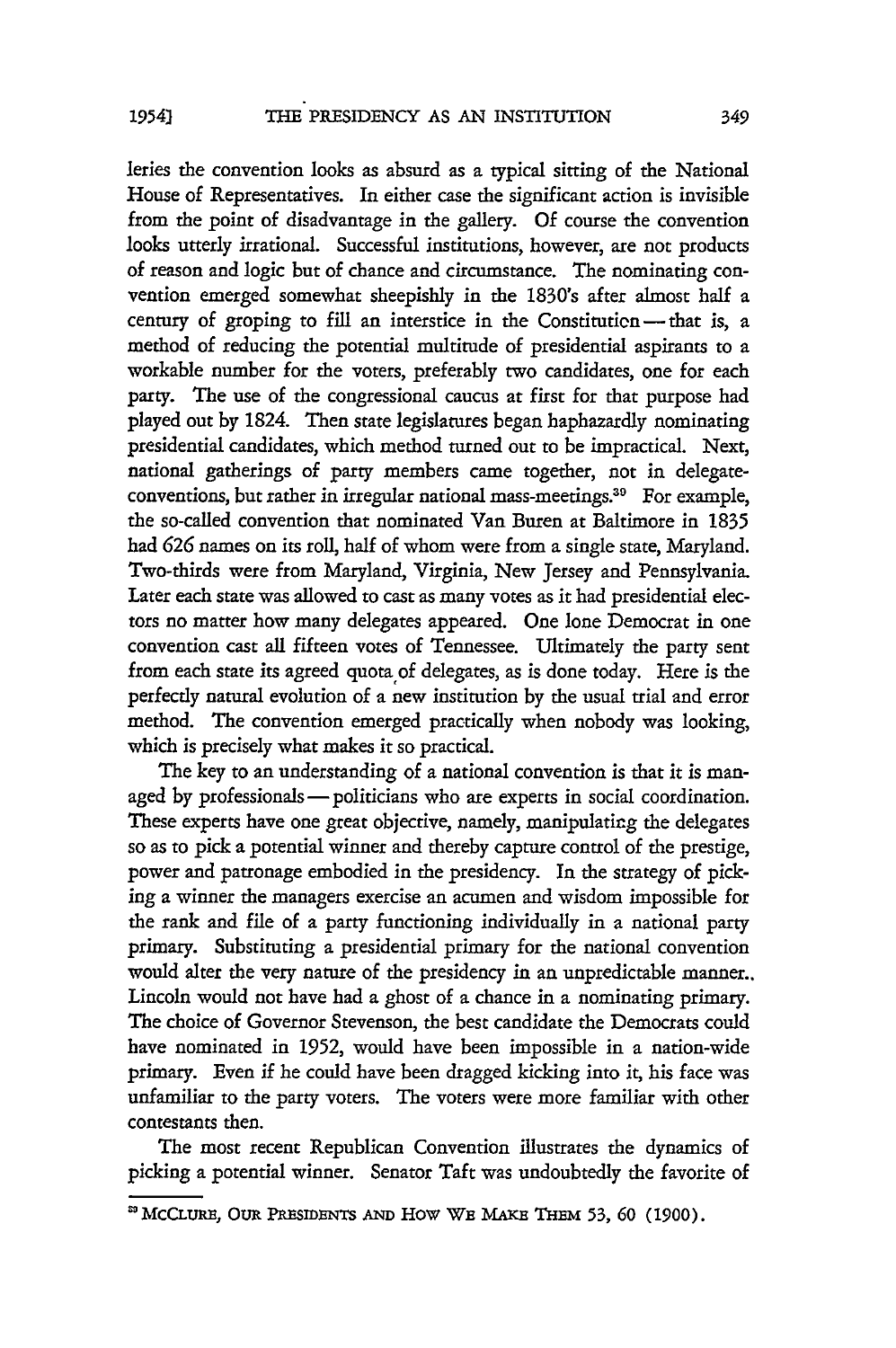most of the delegates, but too many of them doubted whether he could be elected. The contest in the convention turned into a furious battle between the Republican congressional forces backing Taft and the twenty-some Republican governors mainly backing Eisenhower. The impasse was broken by patronage, of which the Republican governors had plenty and the Republican Congressmen none. Inevitably the candidate nominated will be debtor to the powerful interests that swung the nomination to him, no matter how much he may protest his freedom from commitments and usually "methinks he doth protest too much." The President who has no powerful party forces behind him rules with a palsied hand. Such is the nature of government in a sinful world. For us the significant thing is that the nominating convention is a faithful expression of the genius of the American people and of its folkways and mores. When we get a better nominating procedure, it will be one that emerges naturally just as the convention did; it will never be the brain-child of a genius.

No interpretation of the presidency would be adequate that omitted the contributions of the great Presidents to the making of the office. If we may borrow a term from the geologist, let us say that the administration of each of the great presidents has contributed its stratum of rich alluvial deposits. Washington's peculiar gift was in consequence of his superb character, which made its contribution even before he was chosen President. We have competent testimony to this fact in a letter written a year after the Philadelphia Convention by Pierce Butler, one of the delegates. "Entre Nous," he wrote, "I do not believe they (the executive powers) would have been so great had not many of the members cast their eyes toward George Washington (President of the Convention), and shaped their ideas of the powers to be given the President by their opinions of his virtue."40 To a degree the office is what it is because it was made for Washington. In office he gave it a good start.

It was Thomas Jefferson, the third President, despite all his acquired Eastern polish still a Piedmontese frontiersman at heart, whose role it was to reorient the developing office of the presidency away from foreign precedents toward its genuinely American charter. Jefferson's keen eye had appraised Europe as accurately as any American of his day who had sojourned overseas, but he saw little there to be imitated. Here was our first astute American politician-statesman, a happy son of the American political mores, resolutely determined to make the presidency a republican and an American institution.

**3** FARREND, THE REcoRDs OF FEDERAL **CONVENTION 301** (1911).

4See BINKLEY, AMERIcAN PoLITIcAL PARTIES: THEIR **NATURAL** HISTORY **135** (1945).

4 GAuss, DEMOcRAcY TODAY: **AN** INTERPRETATION app. **29** (1919).